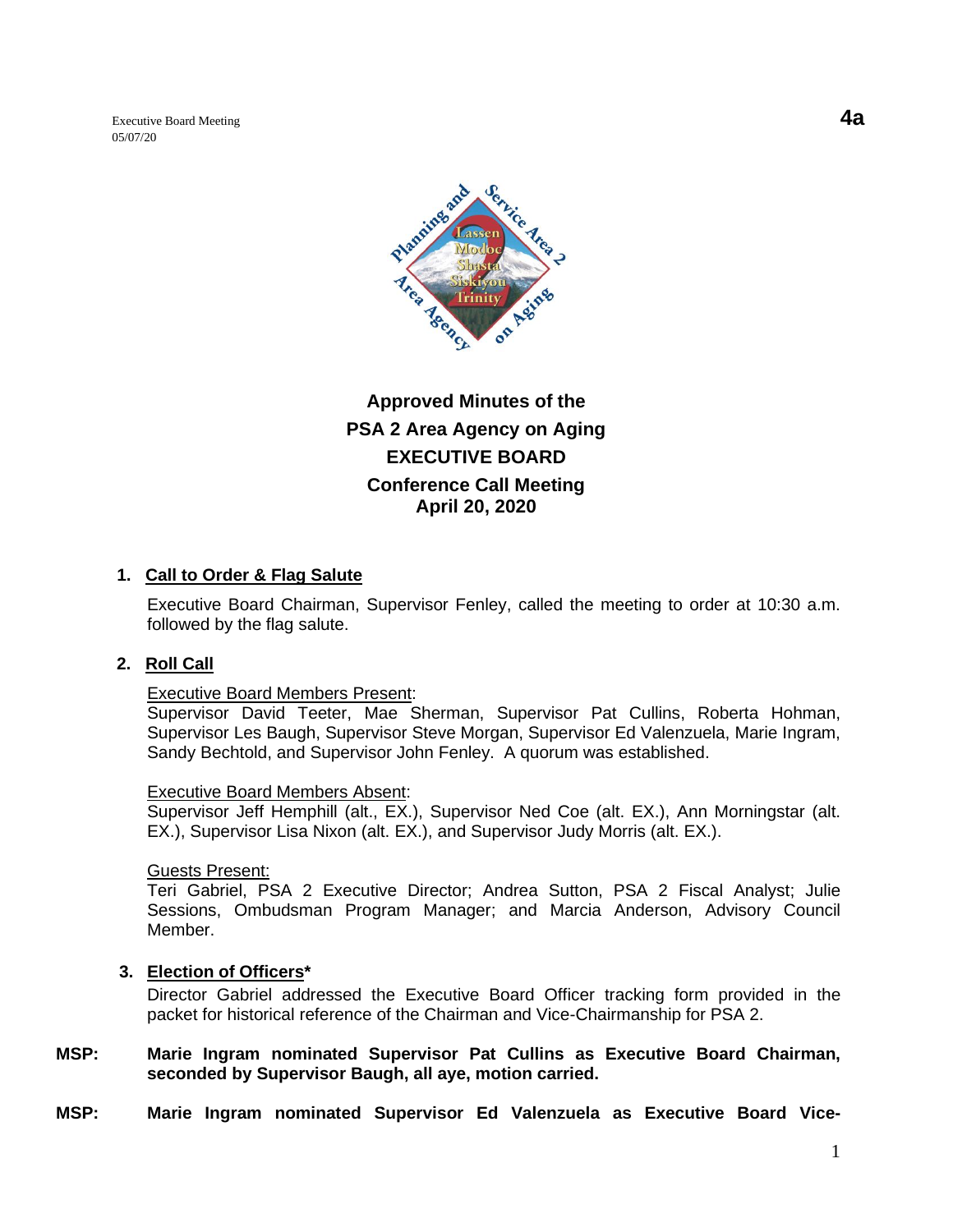Executive Board Meeting **4a** 05/07/20

#### **Chairman, seconded by Sandy Bechtold, all aye, motion carried.**

#### **4. Approval of Agenda\***

Director Gabriel requested that agenda item 16 be moved to follow items 17 & 18 so all fiscal discussions may be addressed before the Fiscal Analyst must leave the meeting. Also, Director Gabriel requested that her report on Golden Age Center in agenda item 9e be included in item 17.

#### **MSP: Sandy Bechtold motioned for the approval of the agenda with changes, seconded by Marie Ingram, all aye, motion carried.**

#### **5. Approval of Consent Agenda\***

Supervisor Cullins noted a punctuation correction needed in attachment B.

#### **MSP: Supervisor Fenley motioned for the approval of the consent agenda with corrections to item B, seconded by Supervisor Morgan, all aye, motion carried.**

*Abstentions: Executive Board members not present at the meeting noted are acknowledged as abstaining from the approval of these minutes.*

#### **6. Open Session**

No comments.

#### **7. Executive Board's Report**

Director Gabriel recognized and welcomed Mae Sherman as a new member of the Executive Board representing Lassen County.

Supervisor Fenley announced that matters related to Golden Age Center in Weaverville are uncertain at this time. There is hope that concerns will be straightened out in a few months.

Supervisor Cullins reported that congregate dining has discontinued at the Alturas senior center [due to COVID-19 concerns] and things are going well with seniors now receiving home delivered meals in consideration of the challenging times. She continues to hear positive remarks from the community.

### **8. Advisory Council Report** – Clinton Davis, Chairman

In Advisory Council Chairman Clinton Davis's absence, Director Gabriel reported that due to the COVID-19 pandemic and the shelter-in-place order, Advisory Council Meetings have been cancelled. While meetings could be conducted via conference call in response to the shelter-in-place order, many of the members are essential workers who are focused on serving the older adults in their communities. The Advisory Council Chairman and Vice-Chairman agreed it would be in the best interest of the members to cancel the past 2 meetings; they will decide later if a May meeting will be held.

# **9. Executive Director's Report** – Executive Director, Teri Gabriel

a. Update on AAA and Program Services during COVID-19 Crisis: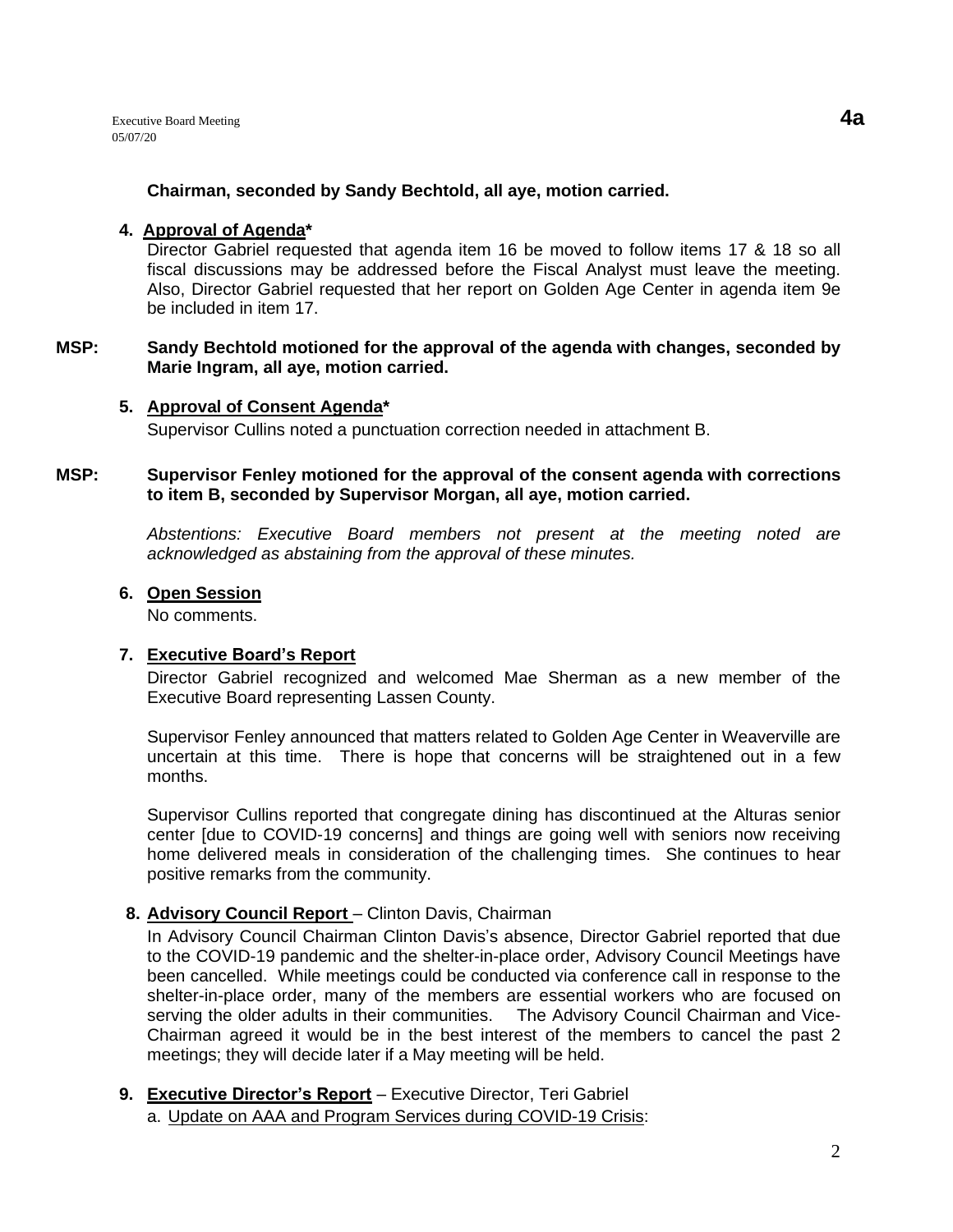Director Gabriel reported on the status of AAA and program services due to the COVID-19 shelter-in-place order. Yreka and Redding offices are currently closed to the public; however, services continue telephonically, and staff is working remotely whenever possible. The HICAP program continues to provide telephone counseling services and presentations/educational events have been postponed or cancelled through the end of the fiscal year. The Ombudsman Program is restricted from conducting routine visits to LTC facilities due to the pandemic. Communication with the State Ombudsman is occurring frequently for up-to-the-minute news on concerns of the residents. Julie Sessions, the Ombudsman Program Manager, reported that investigations cannot currently be conducted on site and it has been challenging navigating through the new process; however, the Ombudsman staff continues to support the facilities, residents and their families telephonically. While, we are grateful the number of coronavirus cases in our region is low; the program responded to 200 calls this month.

Director Gabriel reported that the AAA staff has been working closely with California Department of Aging (CDA) to adjust nutrition program services in response to COVID-19. Nutrition programs are no longer offering Congregate Meals in the traditional manner and are now offering those meals in a drive up/pick up environment or via home delivery. The Home Delivered Meal programs continue to deliver meals to the participants' home; however, the meal is now left at the participants' door. There has been a significant increase in the number of older adults seeking meals due to the shelter-in-place order. Guidance is provided frequently from CDA on any changes to program procedures. Legal Services and Family Caregiver Support Programs services continue remotely as appropriate in their communities. Director Gabriel also reported that all monitoring has been suspended by CDA, the AAA and the PSA 2 Registered Dietician. Since it has become difficult due to social distancing to carry out Title III B Transportation services, this funding may now be transferred to other III B programs such as Homemaker to provide grocery pick-up / delivery services. Due to the state of emergency, Title III E and Title III D funding may also be used to support nutrition services should the those contracted service providers anticipate unspent funds prior to the close of the fiscal year. Director Gabriel reported that CDA has re-designed the 1- 800 senior information line to include connection to the state's COVID-19 hotline as well as the local Information & Assistance line. CDA has also partnered with the Institute on Aging's Friendship Line to bring telephonic emotional support services due to isolation and depression to the older adults in all counties of the state. Meetings continue weekly with CDA and the California Association of Area Agencies on Aging (C4A) to discuss successes and challenges due to the rapidly changing services offered as well as funding available to support program services.

#### b. Nutrition Augmentation and Emergency Nutrition Funding Update:

Director Gabriel reported that Nutrition Augmentation Funding is being provided by the state to support the overwhelming demand for nutrition program services. 4An additional \$134,004 will be available to the Congregate Meal programs and \$272,069 will be available to support the Home Delivered Meal program. The goal of this additional nutrition funding is to serve more meals to more people by expanding service areas, opening the centers an additional day or serving multiple meals per day.

Director Gabriel continued by stating the funding under the original contract through CDA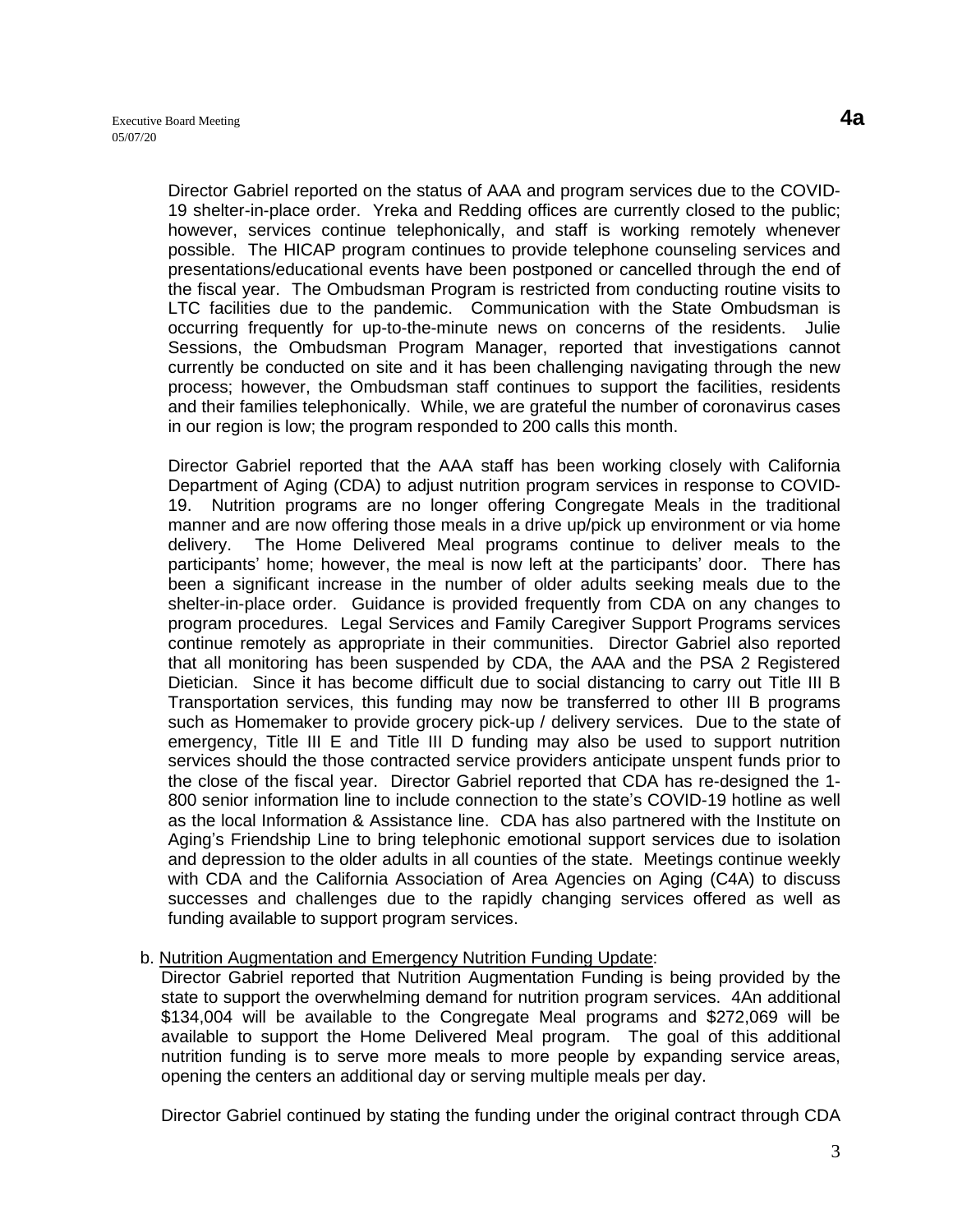for all program funding will be advanced through the month of June. CDA realizes this funding is desperately needed to meet the demand for services in CA's communities.

Director Gabriel also reported that additional emergency program funding will be available to the nutrition programs through to the Families First Coronavirus Response Act (HR 6201) which will provide approximately \$260,000 for Congregate and Home Delivered Meal services. Since this funding is available outside of the original CDA contract, there will be no match required by nutrition programs and may be used into the 2020/2021 fiscal year. If this emergency funding is declined by a nutrition service provider, the AAA has the flexibility to seek other means by which to provide nutrition services, such as through restaurants. Although available, Administrative funding from the HR 6201 dollars were not retained by the AAA in support of the services offered by the contracted nutrition providers.

Director Gabriel also announced that CDA will be seeking FEMA funding to support senior nutrition services in California. She further commended the senior nutrition programs for stepping up to meet the needs of their communities under the coronavirus crisis.

#### c. FY 2020/2021 Area Plan and Needs Assessment Process Update:

Director Gabriel reported that due to the COVID-19 pandemic, the deadline for the FY 2020/2021 Area Plan, which is normally May  $1<sup>st</sup>$ , has been postponed. Once the due date is announced, the Area Plan Public Hearing will be rescheduled. While the Needs Assessment data is currently being analyzed by a volunteer, the preliminary outcome demonstrates that older adult priority needs remain Transportation, Homemaker and Chore services. Advisory Council member, Marcia Anderson, will update the demographic profiles for each county for the 4-year Area Plan. Efforts will continue to prepare the FY 2020-2024 Area Plan in wake of CDA's newly determined deadline.

d. FY 2020-2024 Request for Proposal Process Update:

Director Gabriel reported that the FY 2020-2024 RFP Process continued with the RFP Applicant Presentations before the RFP Review Committee members last week. Adjustments were made to accommodate the shelter-on-place order by conducting the presentations via conference call rather than in person. Due to the high demand for the applicants' program services during the COVID-19 pandemic, all applicants were offered an opportunity to waive their presentation to the RFP Review Committee. Only two applicants waived their presentations while one applicant did not respond. The RFP process remains on track and will continue electronically whenever necessary. The RFP Review Committee's funding recommendation is on the agenda today for the Executive Board's consideration and approval.

e. Golden Age Center Services Update: The Golden Age Center update was moved to item 17.

### f. Ombudsman Program Staffing Update:

 Director Gabriel introduced Julie Sessions as the new Ombudsman Program Manager. The former Program Manager, Tracy Barber, has moved from the area; however, she remained available for a limited time for training. Julie joins the program after several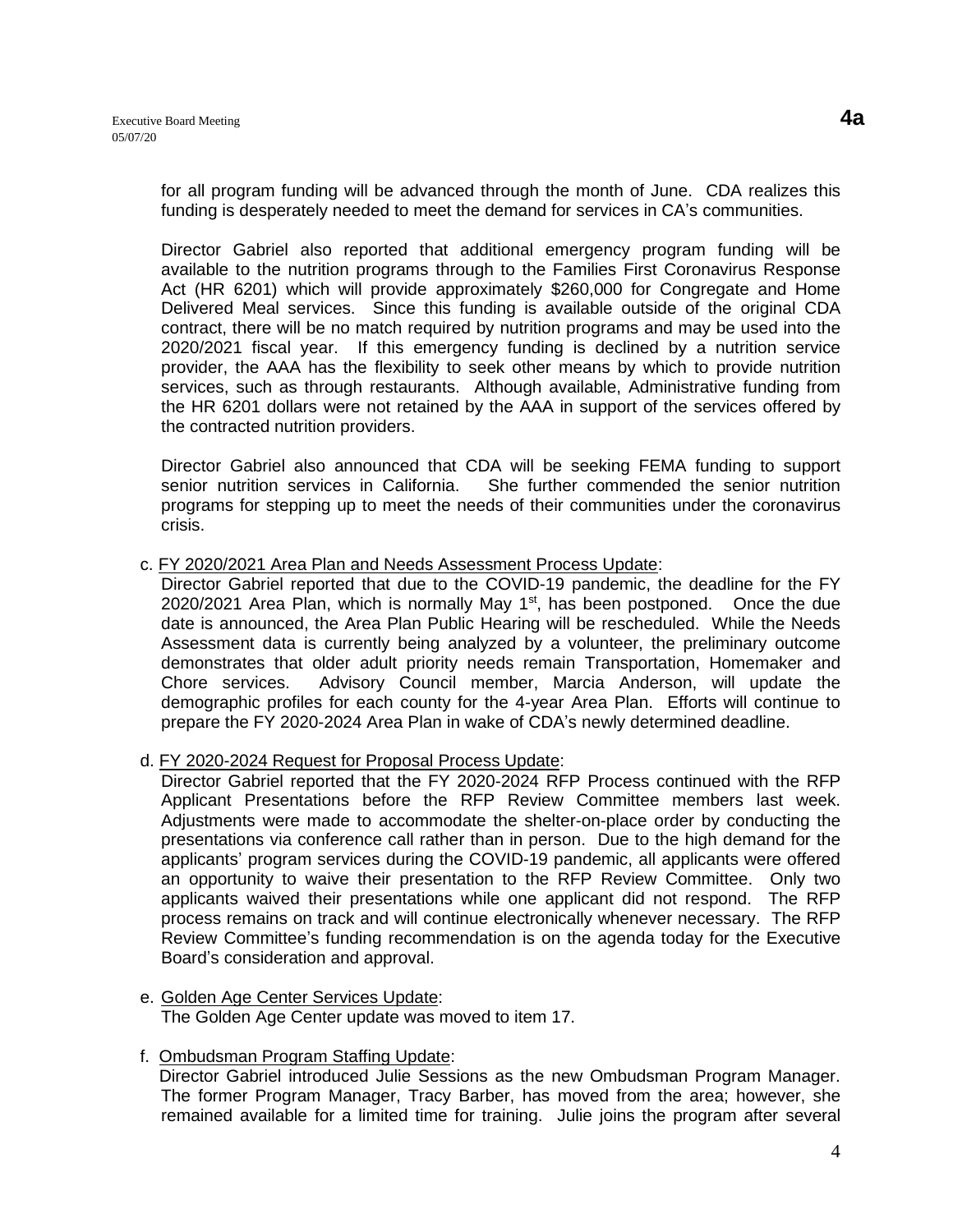years with Shasta County Adult Protective Services and is very familiar with our work to protect elders. The State Ombudsman completed its process to certify Julie for the Ombudsman Program Manager position and we all feel she is a great fit for the program.

### g. Outcome of CDA 2019 Area Plan Program Monitoring:

Director Gabriel reported the outcome of CDA's Program Monitoring visit in May 2019 disclosed only two minor findings which were easily rectified. The fiscal monitoring process was a bit more challenging since the Fiscal Analyst was new to her position at the time of the visit. The Corrective Action Plan from CDA for the fiscal monitoring if forthcoming.

h. Dignity at Home Fall Prevention Program:

Director Gabriel addressed the \$144,000 funding available to each AAA for fall prevention services. The Dignity at Home Fall Prevention Program is available through SB 1026 for community education and services for fall prevention in the home. The AAA is working toward a plan to carry out these services in all 5 counties.

#### i. Other Agency Activity – Community Education Events Cancelled:

Director Gabriel reported that PSA 2 was able to participate in Shasta County District Attorney's Senior Fraud Prevention Fair in early March; however, due to the COVID-19 restrictions, all other known community education events have been cancelled. For the first time in 24 years, the Siskiyou Senior Services & Fraud Prevention Fair in Yreka has been cancelled. It is hopeful that Elder Abuse Awareness activities in the form of banners/flags and lawn signs can be carried out in recognition of Elder Abuse Awareness Month in June.

### **10. Approval of FY 2018/2019 Area Plan Closeout\***

Director Gabriel addressed the FY 2018/2019 Area Plan Closeout which reflected the outcome of funding for Area Plan services in Title III B, C-1, C-2, III E, IIID, and VII Ombudsman. Unspent program funds advanced to PSA 2 reflected reimbursements due to CDA in Title III B, Ombudsman Program funds and C-1 funds totaling \$41,247. Fully expended program funds which exceeded funds advanced to PSA 2 for Title III D, Title III E and Title VII Ombudsman funding reached \$66,330 which resulted in a reimbursement from CDA to PSA 2 in the amount of \$25,083.

### **MSP: Supervisor Morgan motioned for approval of the FY 2018/2019 Area Plan Closeout, seconded by Sandy Bechtold, all aye, motion carried.**

**11. Approval of Board Resolution Authorizing the Executive Director to Sign CDA CalFresh Outreach Expansion Contract and Related Amendments – CF-1920-02\*** Director Gabriel explained that CDA has partnered with other state agencies to expand outreach efforts to reach seniors for CalFresh benefits who may not be aware of their eligibility for the program. PSA 2 plans to target the outlying rural and remote areas of the counties with the program. A local printer and mail out service will be used to distribute materials provided by the California Dept. of Social Services and will include contact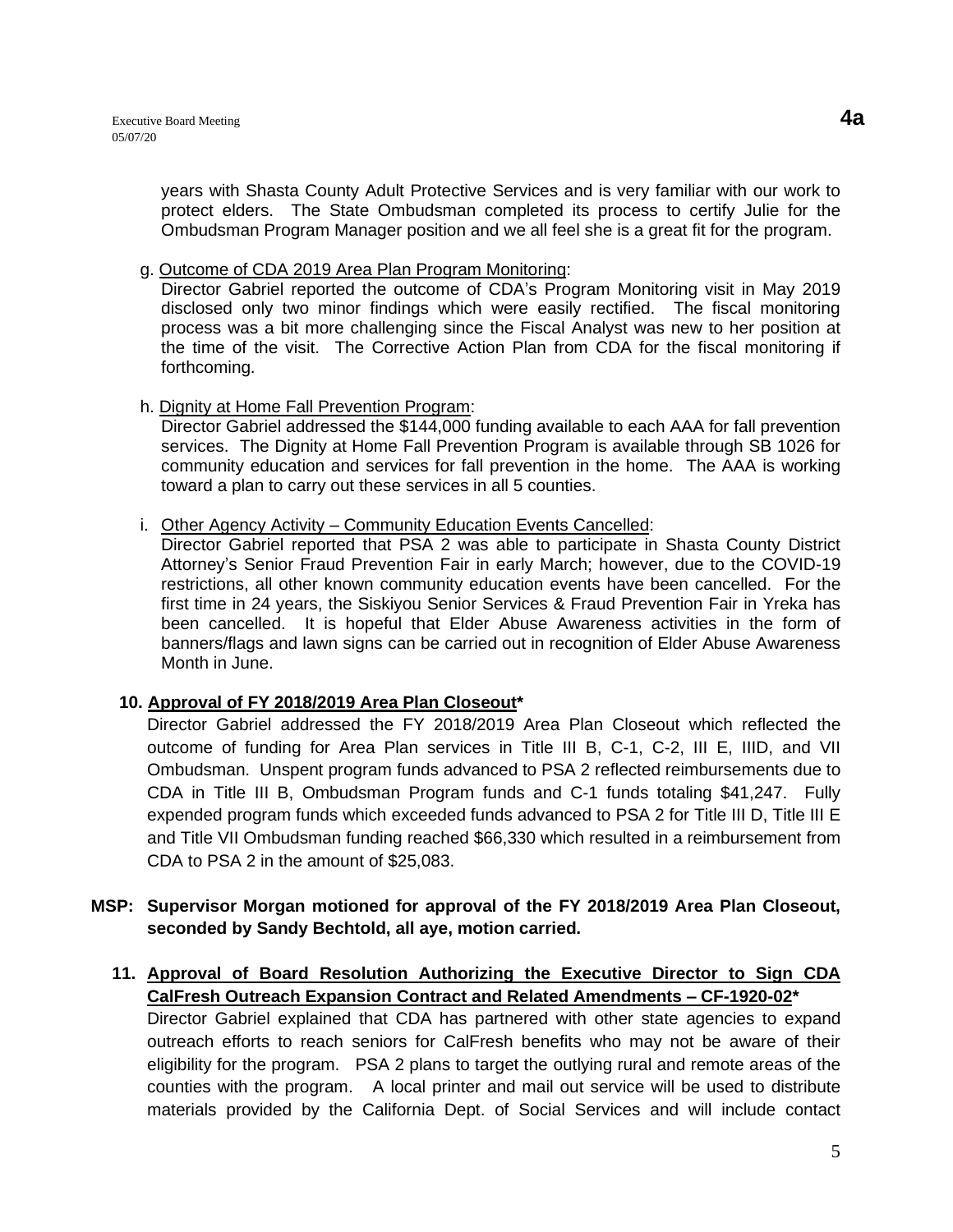information to their local Health & Human Services Agency. PSA 2's portion of the funding is \$11,897 and is a one-time funding opportunity.

#### **MSP: Supervisor Morgan motioned for the approval of the Board Resolution Authorizing the Executive Director to Sign CDA CalFresh Outreach Expansion Contract and Related Amendments – CF-1920-02, seconded by Marie Ingram, all aye, motion carried.**

#### **12. Approval of Proposed Ombudsman Staff Salary Schedule\*:**

Director Gabriel addressed the need to make adjustments to the Program Manager salary schedule due to the hiring of the new Program Manager and the impact of the minimum wage increase. Additionally, with the departure of the former Program Manager, the program now has the ability to fund an Ombudsman II position which will be a full-time position to help cover the Shasta County region.

- **MSP: Roberta Hohman motioned for approval of the Proposed Ombudsman Staff Salary Schedule, seconded by Sandy Bechtold, all aye, motion carried.**
	- **13. Approval of FY 2019/2020 Amended Ombudsman Program Budget and Budget Narrative\***

Director Gabriel addressed the need to amend the Ombudsman Program Budget to reflect the adjusted Program Manager salary and the addition of a full-time non-rural Ombudsman II position with benefits.

**MSP: Marie Ingram motioned for the approval of the FY 2019/2020 Amended Ombudsman Program Budget and Budget Narrative, seconded by John Fenley, all aye, motion carried.**

### **14. Approval of Proposed HICAP Staff Salary Schedule\***

Director Gabriel addressed the need to adjust the HICAP Program Manager's salary schedule due to the impact of the minimum wage increase.

- **MSP: Supervisor Teeter motioned for approval of the Proposed HICAP Staff Salary Schedule, seconded by Supervisor Morgan, all aye, motion carried.**
	- **15. Approval of Proposed FY 2019/2020 HICAP Revised Budget and Budget Narrative\*** Director Gabriel explained the HICAP Revised Budget reflects the adjustment of the Program Manager's salary schedule due to the minimum wage increase.
- **MSP: Roberta Hohman motioned for the approval of the Proposed FY 2019/2020 HICAP Revised Budget and Budget Narrative, seconded by Supervisor Morgan, all aye, motion carried.**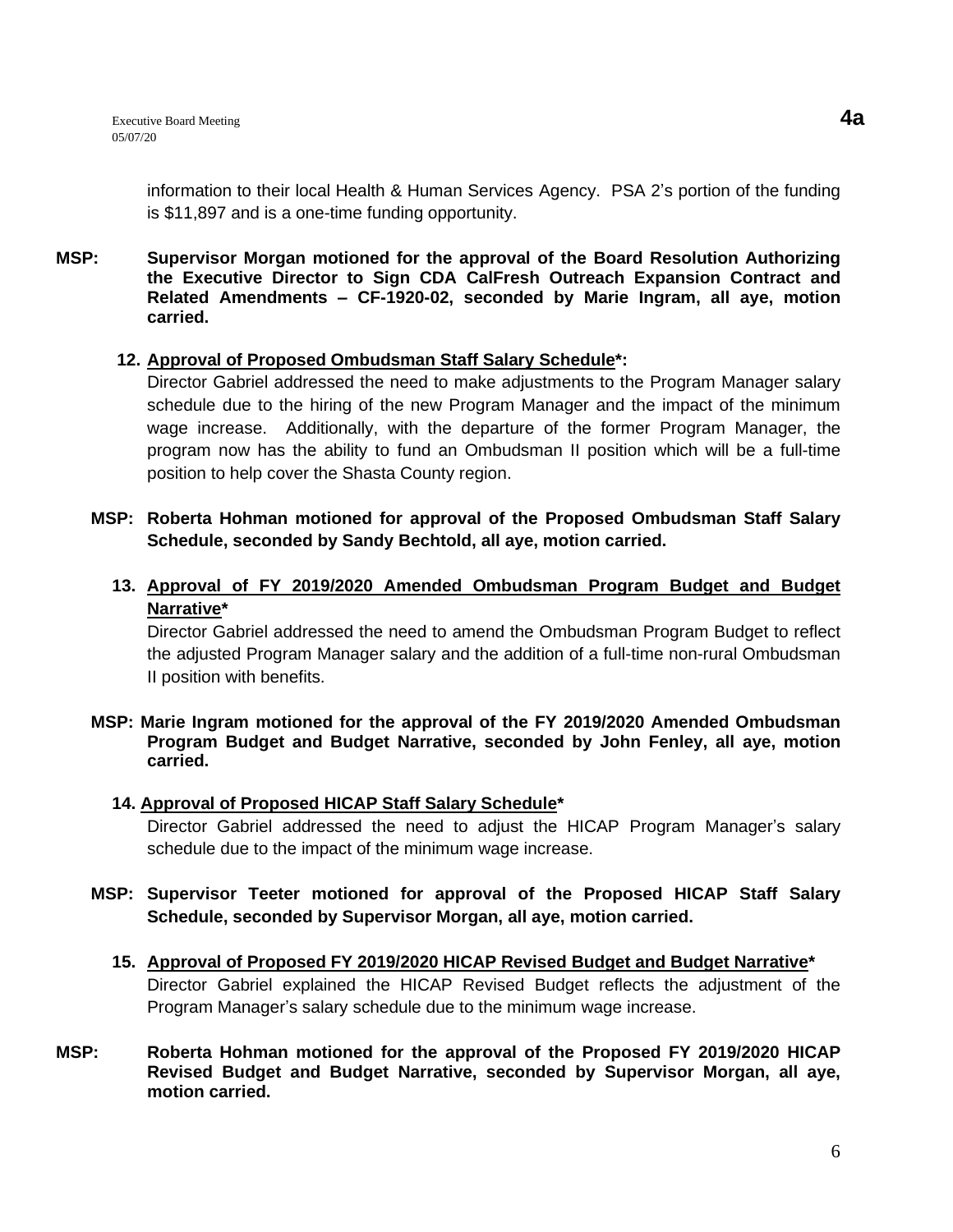## **18. Approval of PSA 2 AAA Basic Financial Statements and Single Audit Report for Year Ended June 30, 2019**\*

Director Gabriel announced that the FY 2018/2019 Single Audit was completed by Charles Pillon, CPA, and all deadlines were met related to the submission of the audit report. The findings noted were related to challenges involving the use of the accounting software; most specifically during the transition period following the departure of the former Fiscal Manager. Director Gabriel commended the current Fiscal Analyst and the CPA for the time spent rectifying challenging areas due to the accounting software. The accounting software is inefficient and costly to receive technical support. Transition to a more user-friendly accounting software was recommended by the CPA. Director Gabriel addressed questions from the board including plans to conduct a search in the near future for a more suitable and cost-efficient software. Director Gabriel also addressed the payroll incident that occurred in February 2019 which caused the need to replace a payroll payment to one employee. The CPA found the loss to be immaterial and did not include it in the audit report. Director Gabriel reported that a Funds Transfer Fraud policy has now been added to protect PSA 2 in the future with electronic fund transfers.

**MSP: Mae Sherman motioned for the approval of the PSA 2 AAA Basic Financial Statements and Single Audit Report for Year Ended June 30, 2019, seconded by Marie Ingram, all aye, motion carried.**

# **17. Approval of RFP Review Committee's Funding Recommendation for Contract Period FY 2020-2024**\*

Director Gabriel called on Supervisor David Teeter of the RFP Review Committee to address the committee's recommendation for the next 4-year funding cycle. Supervisor Teeter briefly discussed the RFP review process and commended the Advisory Council for their participation with the application review and funding determination which is a difficult decision. Supervisor Teeter further noted there were excellent presentations from excellent programs serving our seniors in our region. Supervisor Teeter explained that it was difficult for the review committee to support continued services with Golden Age Center without their participation in the RFP presentation process and without knowing how the programs plans to carry out the remainder of the contract year. Supervisor Fenley stated the future of GAC's program remains unclear and recommends PSA 2 step back from its partnership with the program until matters are settled. Supervisor Judy Morris is investigating concerns surrounding the program. Sandy Bechtold supported the decision and will address required Board training for contracted service providers later in the meeting regarding.

#### **MSP: Supervisor Fenley motioned for the approval of the RFP Review Committee's Funding Recommendation for Contract Period FY 2020-2024, seconded by Sandy Bechtold Ingram, all aye, motion carried.**

#### **16. Approval of CalCard Statement Review Assignment**\* Director Gabriel explained the process for the Executive Board to approve a member to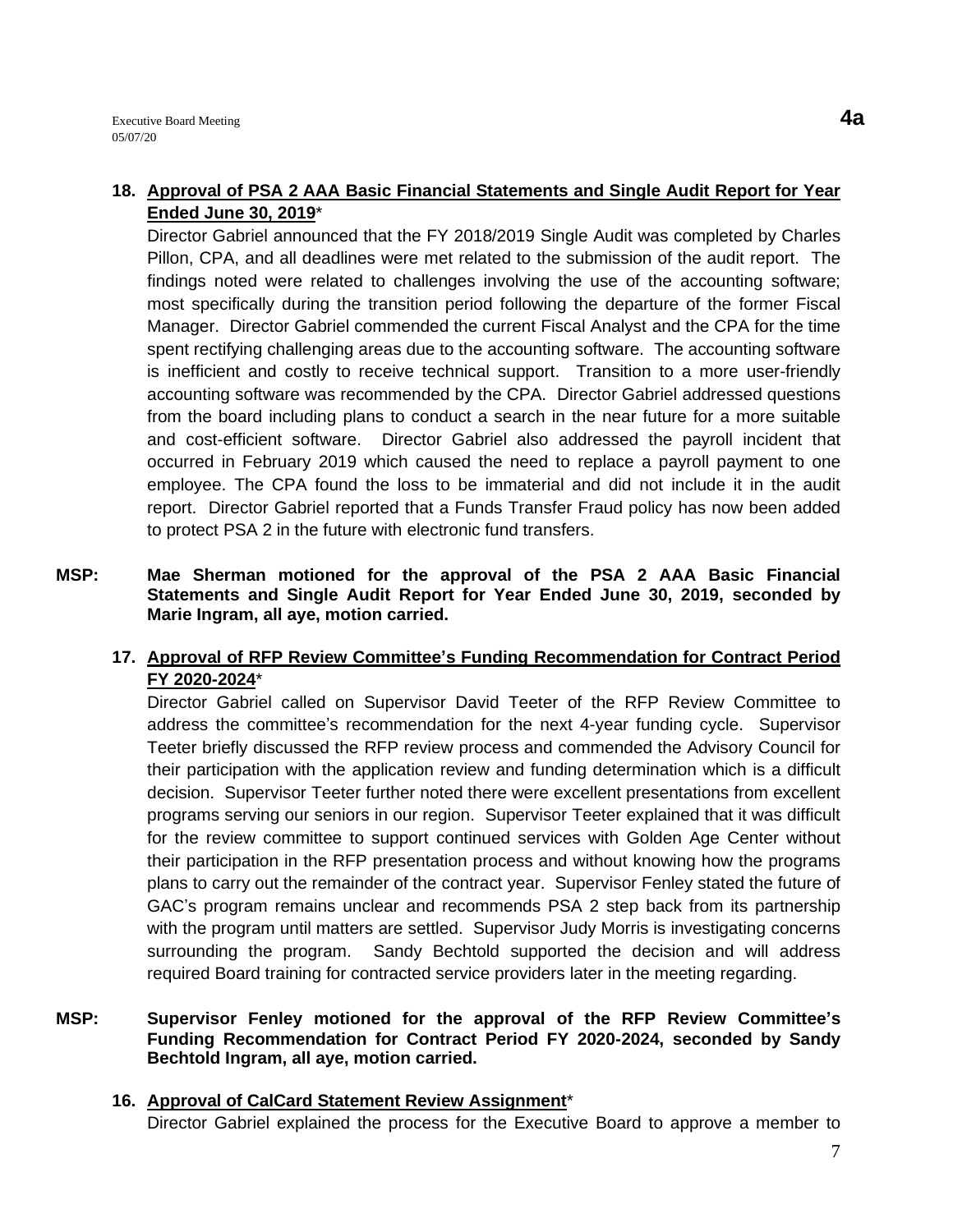review the AAA's CalCard VISA statement to ensure its appropriate use. Supervisor Cullins reviewed the CalCard statements over the past two years. Historically, Siskiyou County members are exempt from this review process as all are check signers for the AAA. Supervisor Fenley nominated Mae Sherman from Lassen County to review the CalCard statement.

#### **MSP: Supervisor Fenley motioned for the approval of Mae Sherman as the CalCard Statement Review Assignment for the next 2 years, seconded by Supervisor Teeter, all aye, motion carried.**

### **19. Approval of Single Check Signer Option during COVID-19 Pandemic**\*

Director Gabriel explained that the authorized check signers for PSA 2 are herself and the Executive Board members from Siskiyou County. Currently, PSA 2's policy requires two check signers. Currently, due to the COVID-19 pandemic, Marie Ingram and Supervisor Lisa Nixon are unavailable for check signing; however, Supervisor Ed Valenzuela is available to sign checks. In the event either the PSA 2 Executive Director or Supervisor Ed Valenzuela become unable to sign checks due to issues related to the coronavirus, the Executive Director requests the Executive Board's consideration of a check signing policy which would require only a single check signer since PSA 2's bank only requires one check signer to process a check. Discussion ensued. In an effort to retain checks and balances, it was determined that an emergency meeting of the Executive Board would be scheduled if it became necessary to authorize a single check signer for PSA 2's bank account due to COVID-19 circumstances.

### **MSP: Supervisor Morgan motioned to deny the request for a single check signer policy option during the COVID-19 pandemic, seconded by Roberta Hohman, all aye, motion carried.**

**20. Discussion on Required Non-Profit Service Provider Board Training** – Sandy Bechtold Sandy expressed concern that challenges with Golden Age Center and possibly other contracted service providers may be due to unqualified Boards of Directors. She recommends PSA 2 require at least 2 trainings per year on matters related to the conduct of the board. Sandy recommended online training for the program board members on micro-managing, the hiring process, and operating a service program in general. Director Gabriel added that, during the annual monitoring process, the organization is reviewed a whole and board training is addressed; however, not in great detail. A more in-depth review of contracted service provider board training could certainly be expanded and referral to training resources could be provided by PSA 2. Director Gabriel agreed to research how or if other AAAs are addressing required trainings or qualified Board membership on their boards of contracted service providers.

### **21. New Business:**

The next Executive Board Meeting is scheduled for Monday, May 18, 2020 at 10:30.